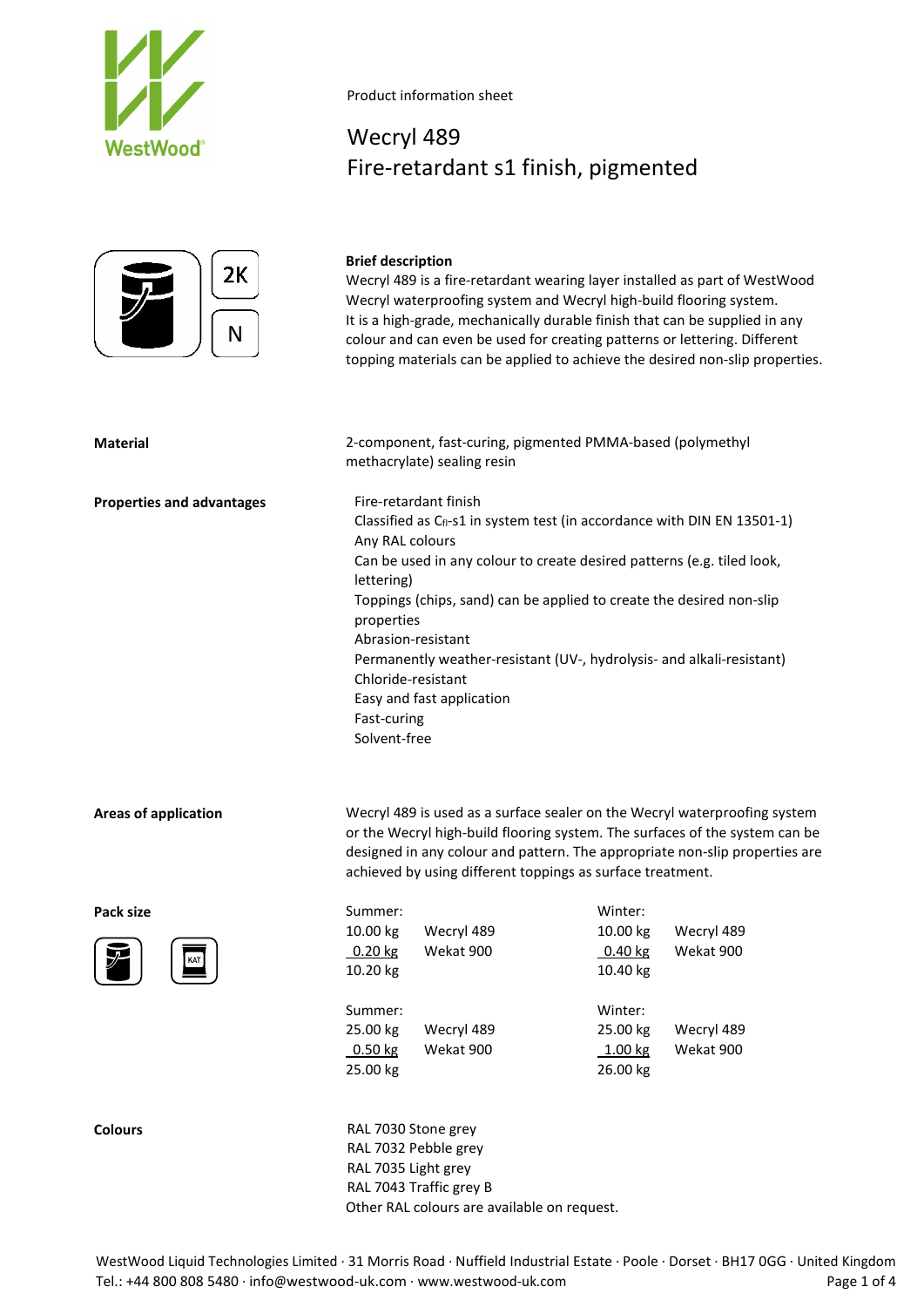

# Wecryl 489 Fire-retardant s1 finish, pigmented

For production reasons there may be some colour variation between individual batches and the available RAL colour charts. We therefore recommend using products from the same batch for any one project.

**Storage** Store products sealed in their original airtight container and in a cool, dry and frost-free place. The unopened products have a shelf life of at least 6 months from the date of delivery. Direct sunlight on the containers should be avoided, including on site. After removing some of the contents, reseal the containers so they are airtight.

## **Application conditions Temperatures**



The product can be applied within the following temperature ranges:

| Product    | Temperature range, in °C |                |               |  |  |
|------------|--------------------------|----------------|---------------|--|--|
|            | Air                      | Substrate*     | Material      |  |  |
| Wecryl 489 | $-5$ to $+35$            | $+3$ to $+40*$ | $+3$ to $+30$ |  |  |

\* The substrate temperature must be at least 3 °C above the dew point during application and curing.

### **Moisture**

The relative humidity must be  $\leq$  90%.

The surface to be coated must be dry and ice-free.

The surface must be protected from moisture until the coating has hardened.

## **Reaction times and required amounts of Wekat 900**

|                    | Wecryl 489                 |  |  |  |
|--------------------|----------------------------|--|--|--|
|                    | (at 20 °C, 1.5% Wekat 900) |  |  |  |
| Pot life           | approx. 15 min             |  |  |  |
| Rainproof          | approx. 45 min             |  |  |  |
| Can be walked on/  |                            |  |  |  |
| overcoated         | approx. 60 min             |  |  |  |
| <b>Curing time</b> | approx. 3 hours            |  |  |  |

Higher temperatures or greater proportions of Wekat 900 will shorten reaction times, while lower temperatures and smaller proportions of Wekat 900 will extend reaction times.

The following table indicates the recommended amount of Wekat 900 required to adjust the curing reaction to the temperature.

| Product   Substrate temperature in °C; required amounts of Wekat 900 in % w/w |
|-------------------------------------------------------------------------------|
| (guide)                                                                       |

|               | +3 |    | 10 | 15   | 20   | 25   | 30   | 35   | 40   |
|---------------|----|----|----|------|------|------|------|------|------|
| Wecryl<br>489 | 3% | 3% | 3% | 1.5% | 1.5% | 1.5% | 1.5% | 0.5% | 0.5% |
|               |    |    |    |      |      |      |      |      |      |

**Consumption rates Substrate Consumption Consumption** 

smooth  $0.70 \text{ kg/m}^2$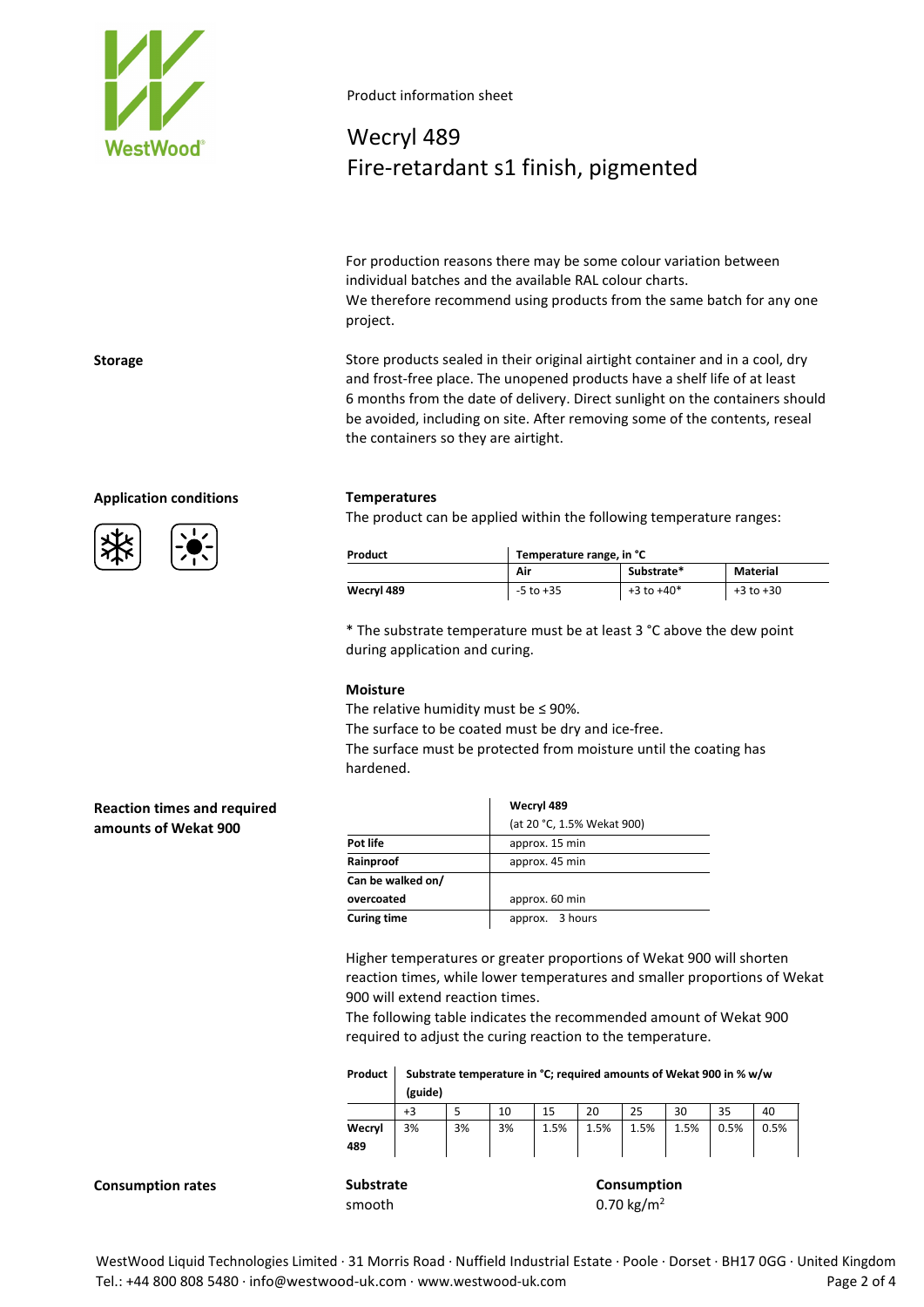

# Wecryl 489 Fire-retardant s1 finish, pigmented

topped areas (depending on particle size) **Technical data** Density: (The density will vary with the colour)

0.80 - 0.90 kg/m²

1.20 to  $1.30$  g/cm<sup>3</sup>





# **Product application Application equipment / tools**

For mixing the product:

- Mixing tool with twin-paddle stirrer

For applying the product:

- Finishing roller (sheepskin roller, minimal shedding)
- Rubber blade, hard (for applying finish to topped surfaces)

### **Substrate preparation**

The finish can be applied either to hardened WestWood Primers or the selflevelling mortar, as required.

### **Mixing**

First stir the tub contents thoroughly.

Then add the Wekat 900 while stirring at the slow-speed setting and mix for 2 minutes. Make sure that the product on the base and sides of the container is mixed in.

At product temperatures < 10 °C the product should be stirred for 4 minutes, as the Wekat 900 will take longer to dissolve.

#### **Application**

Use the finish roller to apply an even layer of the mixed material (approx. 0.7 kg/m<sup>2</sup>). Avoid fluctuating layer thicknesses.

#### **Finish design options:**

Increase non-slip properties:

Broadcast dry quartz sand over the freshly applied, still liquid finish. Particle sizes of between 0.2 and 0.6 mm or 0.7 and 1.2 mm can be used, depending on the desired roughness.